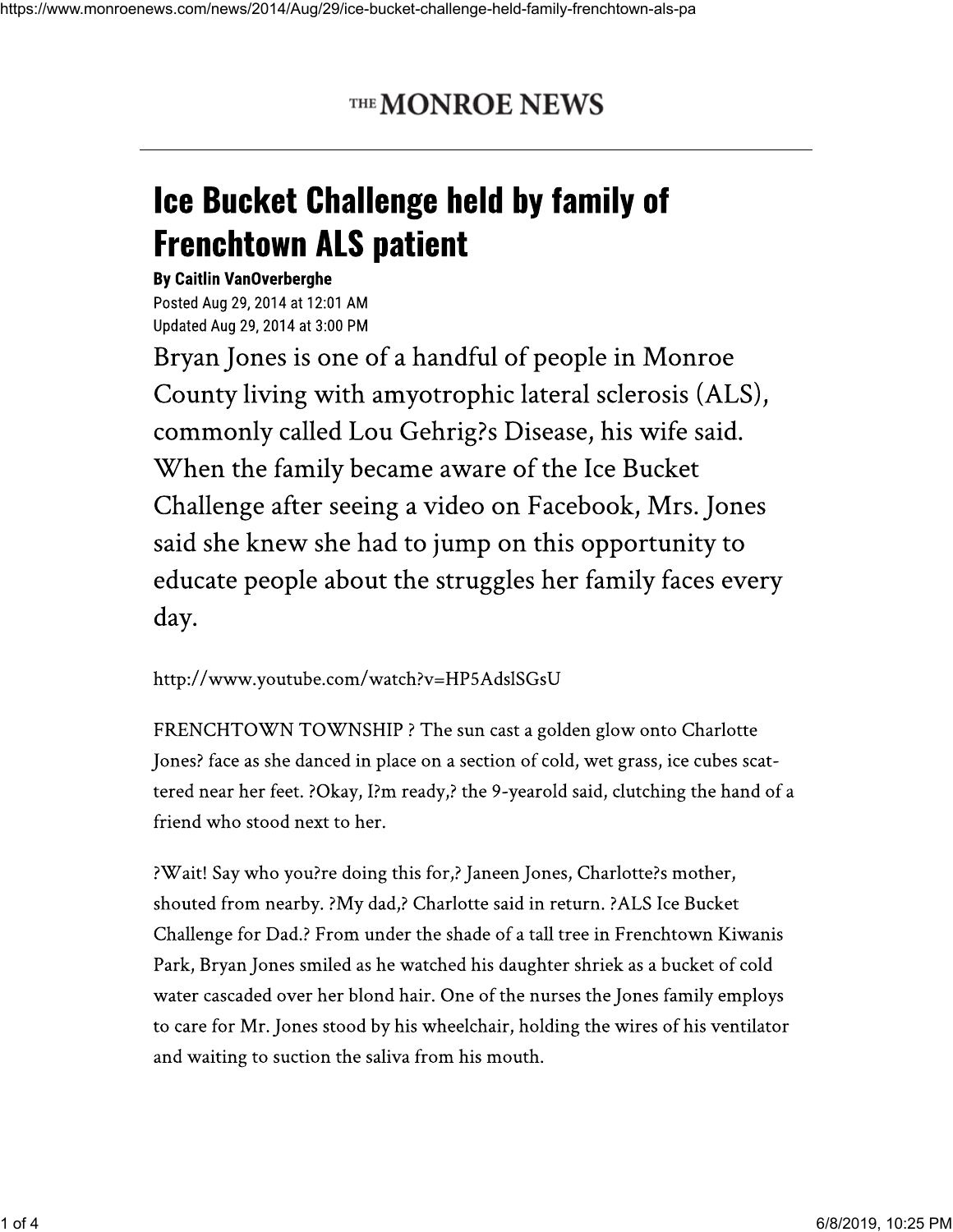Mr. Jones is one of a handful of people in Monroe County living with amyotrophic lateral sclerosis (ALS), commonly called Lou Gehrig?s Disease, his wife said. When the family became aware of the Ice Bucket Challenge after seeing a video on Face-book, Mrs. Jones said she knew she had to jump on this opportunity to educate people about the struggles her family faces every day.

?I don?t care what anybody does to raise awareness,? she said of how the Ice Bucket Challenge has drawn attention to ALS. ?They can give \$10, dump a bucket of ice on their heads, giggle and laugh about it all they want. To me, to my family, that \$10 could mean a cure.?

The ALS Association has raised more than \$100 million since the challenge became an Internet sensation, according to the association?s Web site.

About 150 people came out to Frenchtown Kiwanis Park to take on the Ice Bucket Challenge Wednesday night in honor of Mr. Jones and to donate money to the family?s Eagles Fly Foundation, which is dedicated to ALS research.

The crowd consisted of residents from all over Monroe County. There were neighbors like Jodi and Marc Maus? family, who live down the street from the Joneses, and strangers like Catherine McMurran, who was attending a back-toschool event at her son?s school when she drove past, saw a sign for the event outside the park and decided to stop. Even Chad Collum, a Luna Pier resident who was diagnosed with ALS in February and already has lost the movement in his arms and has to be pushed in a wheelchair due to weakness in his legs, was there.

Together, they formed a line and took turns pouring icy water on their heads. More important, they learned a little more about this ?monster,? in Mr. Jones? words, and how it affects one local family.

Mr. Jones was diagnosed with ALS in 2009. He was 42 and his family was living in Texas, where he was working in the medical field. He started experiencing weakness in his legs, Mrs. Jones said for her husband, while reading a statement Mr. Jones carefully had tapped out on the iPad he uses to communicate.